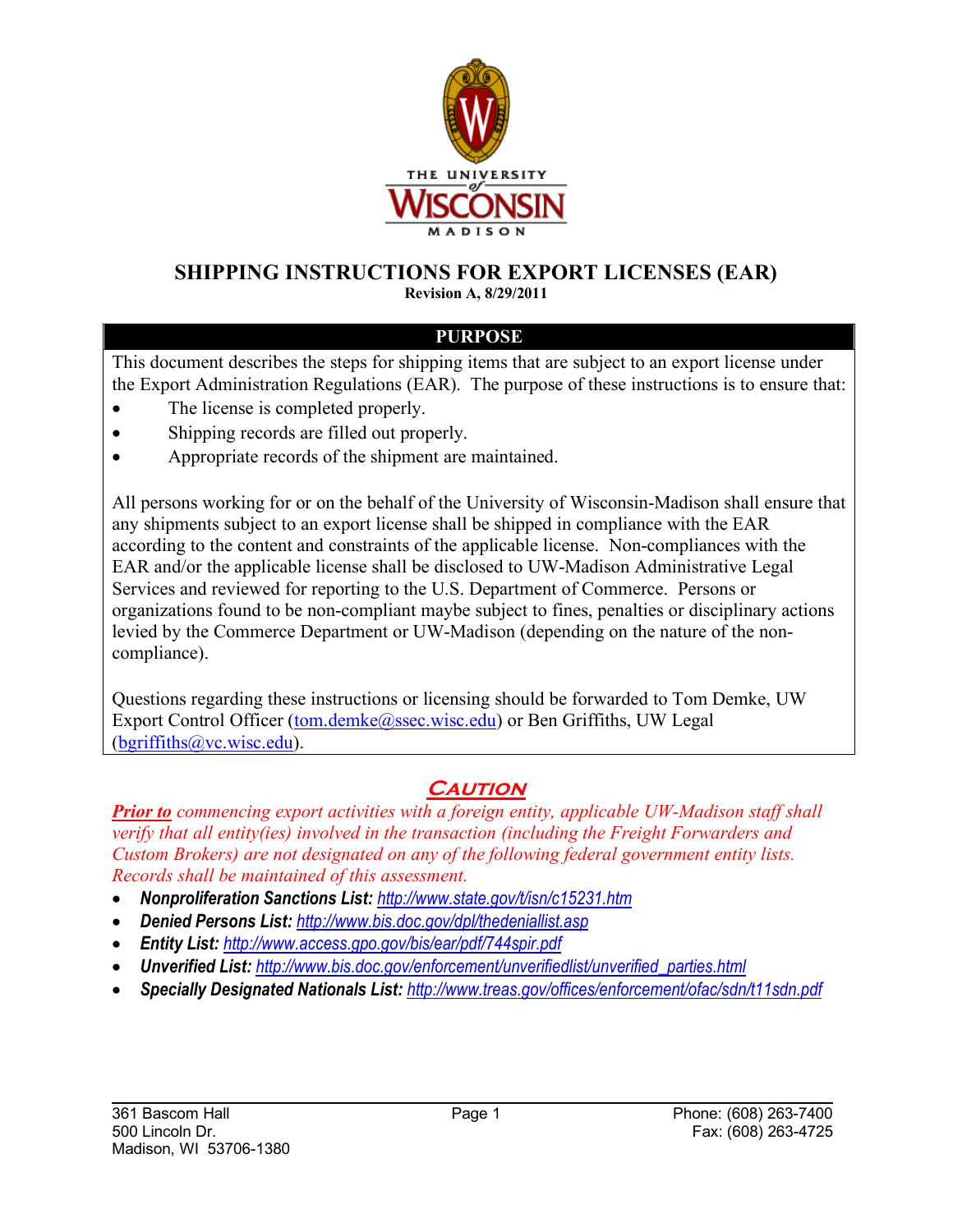| Owner             | <b>Task</b>                                                                                                                                                                                                                                                                                                                                                                                                                                                                                                                                                                                                                                                                                                                                                                                                                                                                            |
|-------------------|----------------------------------------------------------------------------------------------------------------------------------------------------------------------------------------------------------------------------------------------------------------------------------------------------------------------------------------------------------------------------------------------------------------------------------------------------------------------------------------------------------------------------------------------------------------------------------------------------------------------------------------------------------------------------------------------------------------------------------------------------------------------------------------------------------------------------------------------------------------------------------------|
|                   | <b>EAR Export License</b>                                                                                                                                                                                                                                                                                                                                                                                                                                                                                                                                                                                                                                                                                                                                                                                                                                                              |
| UW-Madison        | <b>License Preparation</b><br>1) Ensure that you understand the following information regarding the planned export. If<br>any of this information is unclear, request written confirmation from your foreign<br>contact prior to completing the license application.<br>a) Who is the ultimate consignee / end-user?<br>b) What is the end-use of the items being exported?<br>c) Will the commodity be re-exported?<br>d) What is the shipping route for the items being exported?<br>2) Verify the license application includes:<br>a) All entities (persons or organizations) that will take custody of the exported item(s)<br>during the transfer. This includes all freight forwarders and customs brokers.<br>b) An appropriate description of the commodity being shipped.<br>The correct ECCN (export control classification number).<br>C)<br>An appropriate \$ value.<br>d) |
| <b>UW-Madison</b> | <b>Export Preparation</b>                                                                                                                                                                                                                                                                                                                                                                                                                                                                                                                                                                                                                                                                                                                                                                                                                                                              |
|                   | 3) Verify the export license includes:<br>a) All entities (persons or organizations) that will take custody of the exported item(s)<br>during the transfer. This includes all Freight Forwarders and Customs Brokers.<br>b) An appropriate description of the commodity being shipped.<br>The correct ECCN (export control classification number).<br>C)<br>An appropriate \$ value.<br>d)                                                                                                                                                                                                                                                                                                                                                                                                                                                                                             |
| <b>UW-Madison</b> | <b>Export</b>                                                                                                                                                                                                                                                                                                                                                                                                                                                                                                                                                                                                                                                                                                                                                                                                                                                                          |
|                   | 4) Verify the Commercial Invoice contains:<br>a) License number and expiration date.<br>b) ECCN.<br>Destination Control Statement (DCS), see below.<br>C)                                                                                                                                                                                                                                                                                                                                                                                                                                                                                                                                                                                                                                                                                                                              |
|                   | 5) Verify the Electronic Export Information has been filed in the Automated Export<br>System (AES) for the following.*<br>a) Exports Shipped under a License:<br>1. License number and expiration date.<br>2. ECCN.<br>3.<br>Item description identical to the item description on the license.<br><b>Exports Shipped under a License Exception:</b><br>b)<br>1. ECCN.<br>2. Correct License Exception symbol (e.g., LVS, GBS, CIV)<br>3. No License Required.<br>No License Required (NLR) Exports:<br>C)<br>NLR for items not listed on the Commerce Control List.<br>1.<br>Enter the ECCN for NLR items that have a Reason For Control other than<br>2.<br>Anti-Terrorism.<br>d) EAR99 - No License Required (NLR) Exports:                                                                                                                                                         |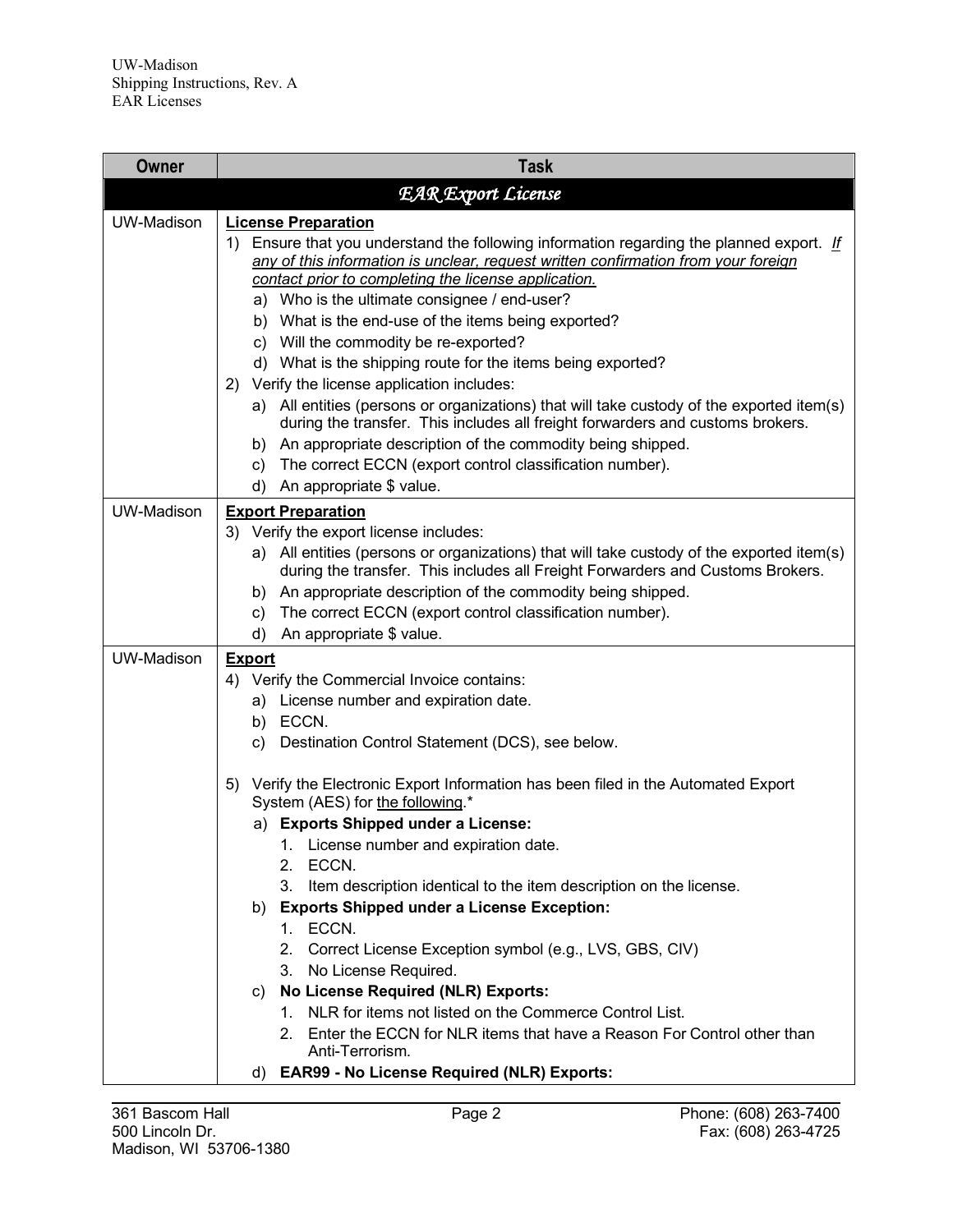| Owner             | <b>Task</b>                                                                                                                                                                                                                                                                                                                                                                                                                                                                                                                                                                                                                                                                                                                                                                                                                                  |
|-------------------|----------------------------------------------------------------------------------------------------------------------------------------------------------------------------------------------------------------------------------------------------------------------------------------------------------------------------------------------------------------------------------------------------------------------------------------------------------------------------------------------------------------------------------------------------------------------------------------------------------------------------------------------------------------------------------------------------------------------------------------------------------------------------------------------------------------------------------------------|
|                   | <b>EAR</b> Export License                                                                                                                                                                                                                                                                                                                                                                                                                                                                                                                                                                                                                                                                                                                                                                                                                    |
|                   | An AES filing must be completed for all exports to one consignee on a single<br>1.<br>exporting carrier, classified under an individual Schedule B with a value of<br>\$2,500 or more. This exemption to not file EEI applies to individual Schedule<br>B commodity classification codes regardless of the total shipment value. In<br>instances where a shipment contains a mixture of individual Schedule B<br>commodity codes valued \$2,500 or less and individual Schedule B or<br>HTSUSA commodity classification codes valued over \$2,500, only those<br>commodity classification codes valued over \$2,500 need to be reported. If the<br>filer reports multiple items of the same Schedule B or HTSUSA code, this<br>exemption only applies if the total value of exports for the Schedule B or<br>HTSUSA code is \$2,500 or less. |
|                   | 6) Verify that all shipping documents, including Air Waybills, Bills of Lading and packing<br>lists are consistent with the license terms and contain the:<br>a) License number.<br>b) AES number.                                                                                                                                                                                                                                                                                                                                                                                                                                                                                                                                                                                                                                           |
|                   | c) Destination Control Statement (needed for all shipments that are not EAR99):                                                                                                                                                                                                                                                                                                                                                                                                                                                                                                                                                                                                                                                                                                                                                              |
|                   | WARNING: INFORMATION SUBJECT TO U.S. EXPORT CONTROL LAWS. These<br>commodities, technology or software were exported from the United States in accordance with<br>the Export Administration Regulations. Diversion contrary to U.S. law is prohibited.                                                                                                                                                                                                                                                                                                                                                                                                                                                                                                                                                                                       |
|                   | Ship only:<br>7)<br>a) Items as described in the license. Do not exceed the maximum quantities or<br>values.<br>b) To the destination listed on the license. Delivery must be to a port in the country<br>of the ultimate consignee.<br>c) Via the freight forwarders and brokers (consignees) identified on the license.                                                                                                                                                                                                                                                                                                                                                                                                                                                                                                                    |
|                   | 8) Package and label the item per standard shipping requirements applicable to the<br>commodity being shipped.                                                                                                                                                                                                                                                                                                                                                                                                                                                                                                                                                                                                                                                                                                                               |
| <b>UW-Madison</b> | <b>Export Verification</b><br>9) Contact the ultimate consignee and verify the shipment arrived complete and<br>undamaged. Ask for a written statement of receipt from the ultimate consignee (this<br>can be a simple e-mail message). The statement of receipt should include:<br>a) Date received.<br>b) Quantity of items received.<br>c) Condition of items received (undamaged or damaged).                                                                                                                                                                                                                                                                                                                                                                                                                                            |
|                   | 10) Records:<br>a) Copies of all paperwork, and communications regarding this shipment shall be<br>maintained in the shipping organization's shipping file with copies of the records<br>forwarded to the organizational point-of-contact for export control. This includes<br>copies of the license, Airway Bill, Bill of Lading, commercial invoice, packing list,<br>AES report and statement of receipt from the ultimate consignee.                                                                                                                                                                                                                                                                                                                                                                                                     |